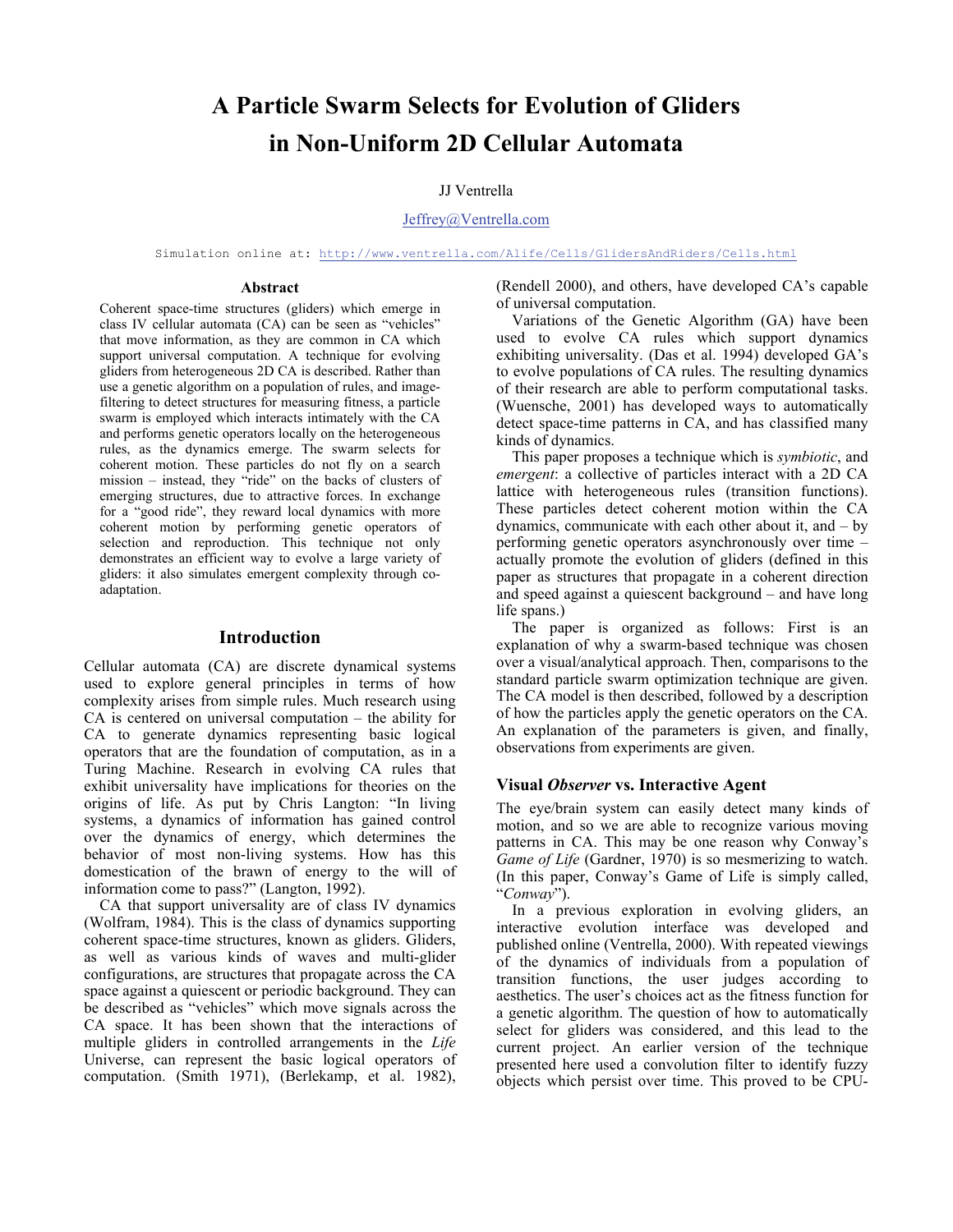intensive, especially when applied over simulated time. But more importantly, the conclusion was made that it is not germane to the subject of interest: emergent complexity – how an information-dynamic may have emerged from within inanimate matter. Using a *visual* model seemed inappropriate.

The work of (Ramos and Almeida, 2000) in modeling artificial ant colonies to detect features in digital images, using pheromone modeling, provided motivation for taking a *swarm* approach. Such techniques use collaborative filtering, and demonstrate *stigmergy*, a principle introduced by (Grassé, 1959) to explain some of his observations of termite nest-building behaviors. Stigmergy recognizes the environment as a stimulus factor in the behavior of an organic collective, which in turn affects that environment.

 Particle systems traditionally used in computer graphics (Reeves, 1983) provided further inspiration for some of the techniques used involving physical simulation.

# **Particle Swarm Guides Evolution**

Particle Swarm Optimization (PSO) (Kennedy and Eberhart, 1995) is a searching and optimizing technique that is effective across many problem domains. It is modeled after a kind of collective adaptive behavior, demonstrated by the social systems of humans, insects, and other living systems comprised of many interacting parts. This paper introduces a technique which has similarities with PSO, but departs in a few significant ways. A collection of particles is superimposed upon the CA lattice,



as illustrated in Figure 1. At every time step, a particle occupies the area corresponding to a unique cell in the CA lattice (imagine a marble rolling across a square-tiled floor). Particles are attracted to "live" cells, and can detect them if they exist within a local neighborhood.

Figure 1: The particle swarm maps to the CA space

These live cells generate an attraction force which is applied to the particle's velocity. The quality of the particle's velocity is then subject to interpretation by the particle itself, based on a selection criterion *S*. When a superior quality is found, the particle stores the genes from the associated local area in the CA. (analogous to *pBest* value in PSO). Copies of the selected genes are continually deposited back into the CA over time. When two particles come in contact with each other, the particle with the highest value gives a copy of its genes to the other particle. This local, social exchange reinforces the effect of selection. There is no calculation of global best (analogous to *gBest* in PSO). Soon after initialization, local regions of relatively homogeneous genetics emerge. Some of these are dense and highly chaotic, and effectively "trap" particles. Other regions give birth to short-lived propagating structures, or "proto-gliders". These protogliders can transport the particles across greater distances,

which then spread further the genes they have selected. In most simulation runs, a secondary phase takes over in which new gliders expand the genetic regions from which they originated. This phase usually results in a rapid takeover by one transition function supporting gliders.

# **The CA**

The 2D lattice of automata are arranged in a square grid. Periodic boundary conditions enable the dynamics to wraparound. Time is measured in discrete steps. A cell can assume any state in the range from 0 to the number of possible states *K*. State 0 is the *quiescent* state. At each time step the state of each cell can be changed to another state according to that cell's transition function.

As mentioned before, each cell has its own unique transition function. The 9-cell Moore neighborhood is used as a local environment to determine the next state of the cell at each time step *t*. The transition function consists of *R* "sub-rules" applied in sequence. A single sub-rule is expressed as follows: the cell's current state is compared to a reference state (the *referenceState*). If the cell's state does not match *referenceState*, then the sub-rule is not applied, and the cell defaults to quiescence. Otherwise, the sub-rule compares the number of neighbors having a specific state (the *neighborState*) to a specific number (the *neighborCount*). If there is a match, then the sub-rule sets the cell's new state to a specific result state (the *resultState*). Thus, four parameters are used for each subrule, which are *genetic*, i.e., they can have a range of possible values, and can be changed by a genetic operator. The possible ranges are as follows:

- 1. *referenceState* can be any state in *K*
- 2. *neighborState* can be any in *K* state except quiescent
- 3. *neighborCount* can be any number from 1 to *M*
- 4. *resultState* can be any state in *K*

*K* has been tested with values as high as 20. The number of sub-rules *R* has been tested with values as high as 80, and thus the number of genes per transition function 4*R* can be as high as 320. The set of all genes for a transition function is referred to as the *gene array*. The pseudocode below illustrates how the sub-rules are applied to determine the value of the new cell state.

```
SET new cell state to quiescent
FOR each sub-rule
  IF current cell state EQUALS sub-rule.referenceState THEN
      IF number of neighbors of state sub-rule.neighborState
      EQUALS sub-rule.neighborCount THEN
         SET new cell state to sub-rule.resultState
      ENDIF
  ENDIF
END FOR
```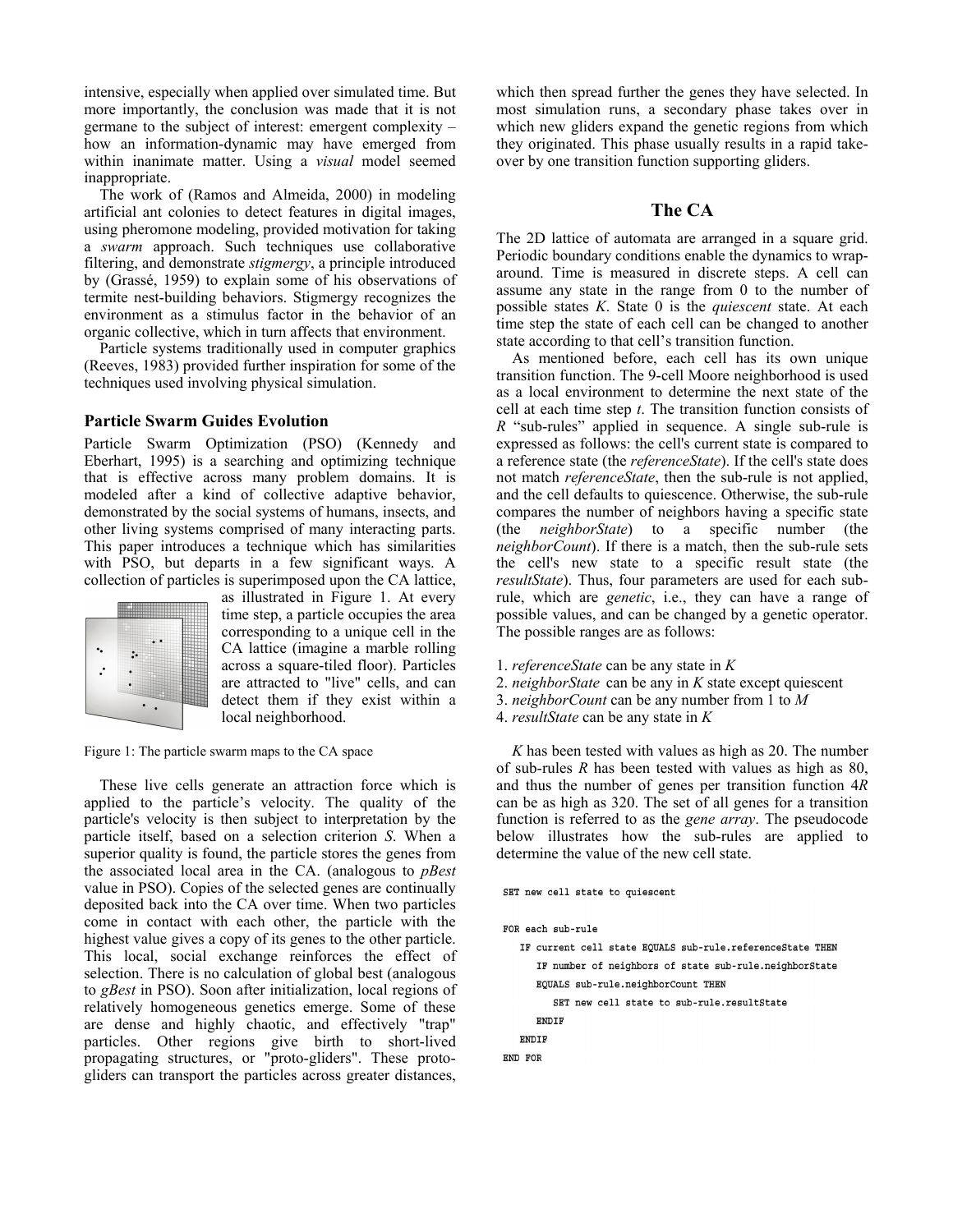To place this in a familiar context: the transition function would require three separate sub-rules to define *Conway*, and the gene values would be as follows:

| sub    | cell   | neighbor  | neighbor | result |
|--------|--------|-----------|----------|--------|
| -rule# | -state | -state    | -count   | -state |
|        | υ.     | ı,        | 3.       |        |
| 2      | 1,     | 1,        | 2,       |        |
|        |        | $\perp$ , | 3.       |        |

The number of genes required for *Conway* is 12. Of course the essence of *Conway* can be expressed with fewer parameters, using more elegant notations, but the purpose of this experiment is not elegance.

 Given a large number of sub-rules, and the initial set of random values, it is often the case that some of these subrules are redundant – having the exact same values. Furthermore, it is likely that many of these sub-rules, as they are applied in sequence, will "over-write" the results of previously applied sub-rules. From a Computer Science point of view, this would be considered sloppy programming. However, this encoding of the CA transition function allows for a larger, more flexible genetic space for experimentation.

# **The Particles**

The particle swarm consists of *n* (typically 500) particles. Unlike the cells of the CA, the particles occupy a real number space (normalized to a square of size 1), and can thus move continuously. Similar to the CA, particles have periodic boundary conditions, and so if a particle falls off an edge of the domain, it re-appears at the opposite edge, maintaining its velocity. Velocity and position are updated every time step *t* as follows: For the *i*th particle...

$$
\mathbf{v}_{i}(t) = \mathbf{v}_{i}(t-1)\omega + \mathbf{a}_{i} + \mathbf{r}_{i}
$$
  
\n
$$
\mathbf{p}_{i}(t) = \mathbf{p}_{i}(t-1) + \mathbf{v}_{i}(t)
$$

 $i = \{1, 2...n\}$ , where n is the number of particles. **p** is position, **v** is velocity, and  $\omega$  is the inertia weight (  $0 \leq \omega \leq$ 1). Two forces: **a** and **r**, are added to the velocity at every time step, as explained below.

 To keep the particles from going out of control as forces **a** and **r** are added to **v** over time, **v** is scaled at each time step by an inertia weight *ω*. (Shi and Eberhart, 1998) introduced an inertia weight to the standard PSO technique, which affects the nature of a particle's "flying" behavior. The particles in this scheme perform different tasks than in PSO (they don't actively *fly*, they passively *ride*). In either case, the precise tuning of the *ω* is important, as explained below.

## **The Particle Cell-Neighborhood**

At every time step a particle maps to a unique cell in the space of CA, called its "reference cell". The particle continually reads the contents within a local Moore neighborhood of radius 2 (number of cells  $PN = 5X5$ ) 25), which surrounds and includes the reference cell, as shown in Figure 2. (Note that this neighborhood is larger than the neighborhood for the CA transition function). If one or more of the cells in the neighborhood are nonquiescent, the velocity of the particle is accelerated by an attraction force **a**, which is the sum of all vectors from the reference cell to each non-quiescent cell in the neighborhood. This vector is normalized and scaled by the attraction weight *aw*.



Figure 2: A particle cell-neighborhood containing 7 nonquiescent cells. At left are the 7 resulting attraction vectors. At right is the vector resulting from summing these vectors and normalizing the sum

When a particle's velocity **v** is being accelerated by force **a**, the particle is said to be "riding", and the "quality" of the ride  $q$  ( $0 \leq q \leq 1$ ) is determined by the selection criterion *S*, which is a function of velocity over time. In most experiments, the criterion is configured so as to favor a constant velocity and a maximum speed. This is explained below. When the particle is not riding, a random force vector, **r**, is added at each time step. It has magnitude *rw* (random weight), and one of four possible orthogonal directions, randomly chosen at each time step. This force causes the particle to meander in a Brownian fashion, and allows momentary dense clumps of particles to dissipate. Higher values of *rw* cause faster dissipation.

# **The Genetic Operators**

Every particle has a random chance of dying and being reborn, at a rate of *b* ( $0 \le b \le 1$ ) chance per time step. When a particle is re-born, its position is reset to a new random location and it takes a copy of the gene array from its new reference cell. Particles perform four genetic operators, illustrated in Figure 3, and explained below.



Figure 3: The four genetic operators: (a) selection, (b) exchange, (c) mutation, and (d) reproduction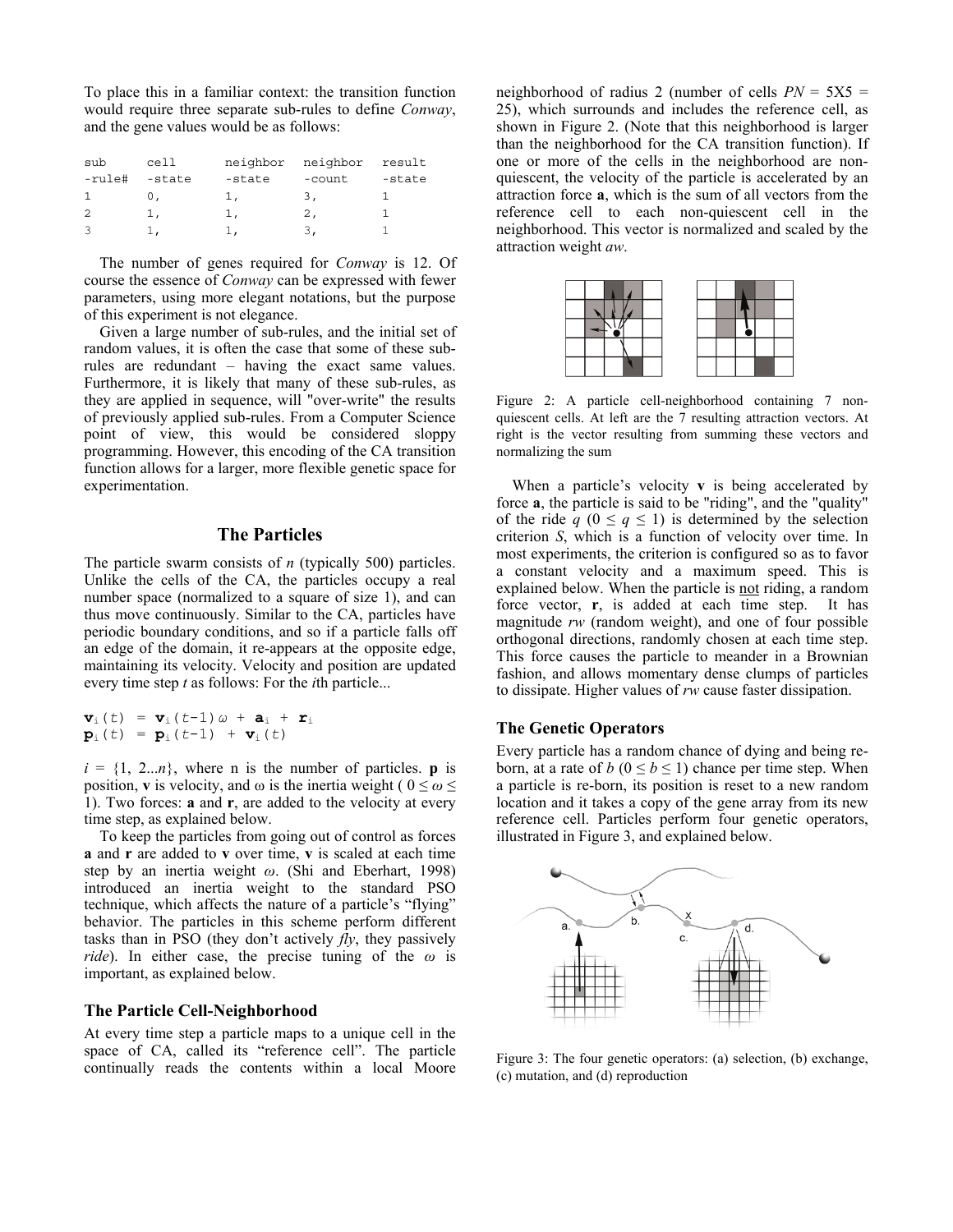## **a. Selection**

When a particle experiences "the best ride in its life" (the best *q* found so far: *bq*), it stores this along with the genes from its reference cell. If at any time a better *q* is found, it stores this as *bq* and again stores the genes from its current reference cell. This is analogous to the "pBest" value used in PSO. Effectively it is a fitness metric and the genotype associated with that fitness.

## **b. Exchanging Genes**

Every particle has a random chance per time step  $e (0 \le e \le$ 1) of exchanging genes with another particle (if it comes in contact with another particle: distance between the particles is less than one cell width). When an exchange occurs, a copy of the genes of the particle with the higher *bq* value replaces the genes of the particle with the lower *bq* value. This provides an extra level of reproduction, taking advantage of swarm intelligence to optimize the search. In PSO, the best value within a local particle neighborhood is typically called *lBest*. While no such value exists in this method, this social exchange effectively encourages a "local best" to emerge more rapidly than otherwise.

#### **c. Mutation**

Each particle has a random chance of genetic mutation, at a rate of *m* per time step ( $0 \le m \le 1$ ). When a mutation occurs, one of the genes in its array is reset to a random value within its full range.

#### **d. Reproduction**

Particles randomly deposit random portions of their gene arrays into the CA. The rate of depositing is  $d$  ( $0 \le d \le 1$ ) random chance per time step. This operator uses a variation on the standard GA crossover except that it's "one-way": the genetic information originates entirely from the particle, and is transferred to the particle's cell neighborhood, as illustrated in Figure 4.



Figure 4: An illustration of how a particle deposits portions of its gene array into the neighborhood of its reference cell, using a "one-way" version of genetic crossover.

The effect of this operator is that approximately one half of the genetic information originating from the particle is spread out into a local region. Repeated reproduction operations in the same region with similar genetic information increases genetic homogeneity in that region. Crossover also effectively introduces a form of sexual reproduction, and allows potentially successful new genotypes to emerge from the combination of gene array building blocks.

#### **Parameters**

Various runs of the simulation were tried with different parameter settings. All variations are based around a standard configuration, shown below:

#### **For the CA**:

- number of cells in both dimensions (*resolution*) = 128.
- number of cell states  $K = 4$
- number of transition function sub-rules,  $R = 16$
- maximum neighbor count  $M = 5$

#### **For the Particle Swarm**:

• number of particles  $n = 500$ 

- Parameters Affecting Particle Motion:
	- particle cell-neighborhood number of cells PN =  $(5X5 = 25)$
	- inertia weight  $\omega$  = 0.7
	- attraction weight *aw* = 0.25 / *resolution*
- random weight *rw* = 0.13 / *resolution*

Parameters for the Genetic Operators:

- mutation rate  $m = 0.0001$  random chance / time step
- rate of depositing genes  $d = 0.05$  random chance/time step
- crossover rate  $c = 0.3$
- 

• rate of genetic exchange per particle (if there is another particle within one cell's distance)  $e = 0.1$ random chance/time step

• rate of re-birth  $b = 0.001$  random chance/time step

The selection criterion *S* is set to "constant and fast", favoring non-quiescent structures that move at a constant velocity, at the speed of light. Its measurement, the ride quality per time step, *q*, is defined as...

 $q_i = (|\mathbf{v}_i| - |\mathbf{d}_i|) / C$ 

where **v** equals velocity; **d** equals the change in velocity since the previous time step; and *C* equals the speed of light (equal to the width of one cell). With this selection criterion, if particle i is riding a glider which is moving at the speed of light, then  $q_i$  will approach 1. Given the usual settings for  $\omega$  and  $aw$ ,  $|\mathbf{v}_i|$  is rarely > *C*, and  $|\mathbf{d}_i|$  is rarely >  $|\mathbf{v}_i|$ . Still, *q* is clamped: ( $0 \leq q \leq 1$ ).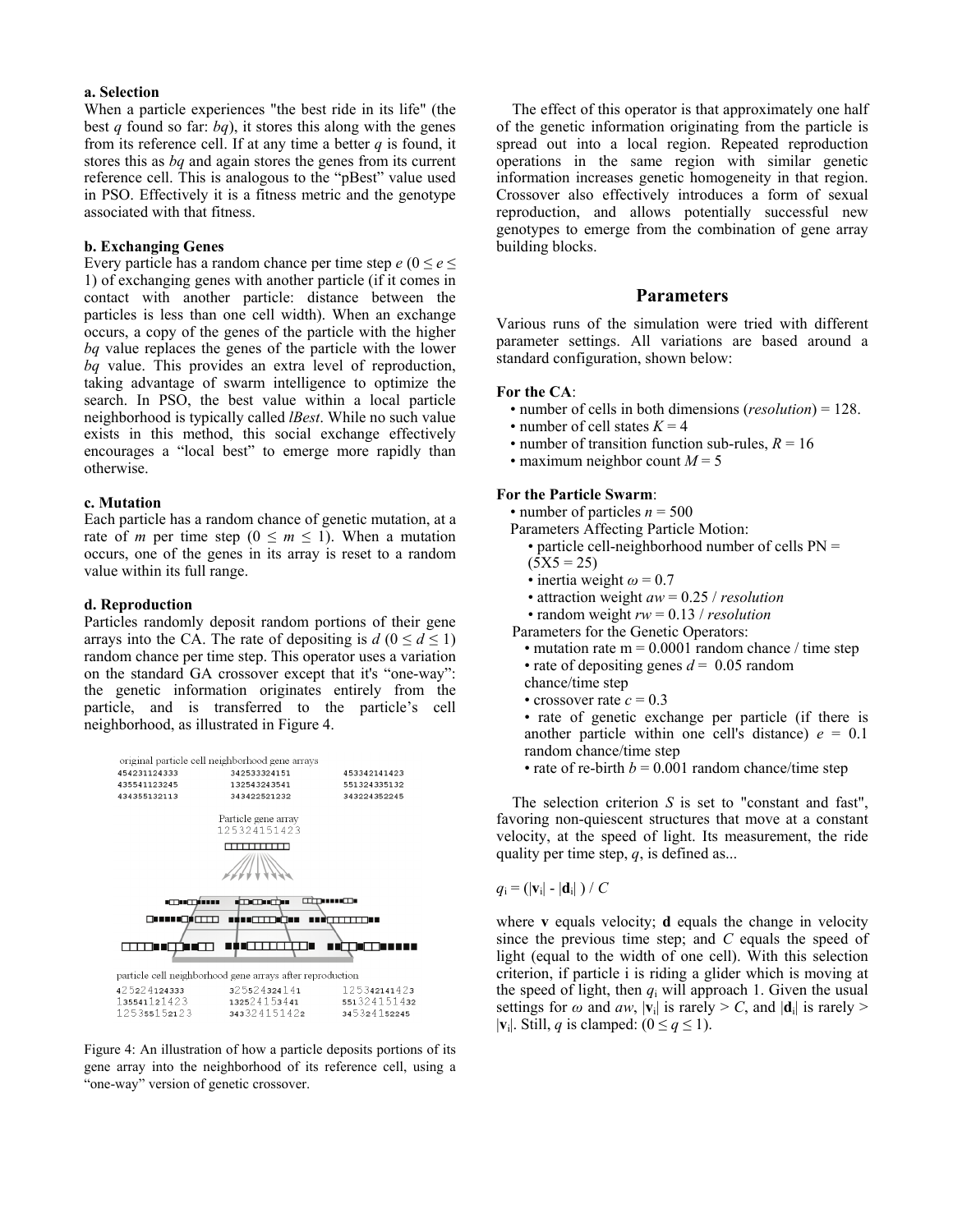# **Adjusting Parameters**

Changing the parameters associated with the CA has little effect on particle performance. Higher values of *K* and *R* cause more complex dynamics, often with exotic gliders and waves.

 The parameters affecting motion, specifically *ω* and *aw*, are important for the particle's ability to generally track coherent motion. For instance, if *aw* is set too low, the particle will not experience enough attraction to live cells. If it is too high, the motion will be too erratic. Setting *ω* higher has the effect of smoothing out a trajectory which would otherwise be erratic due to small changes in the particle's cell-neighborhood: some gliders change their shapes as they migrate across the CA space – larger *ω* allows the particle to respond less to these small changes and more to the overall position and velocity. Low *aw* values and high *ω* values cause the effect of a low-pass filter on the trajectory. Changes to these two parameters, as well as the size of PN, allow different qualities of CA dynamics to affect particle motion.

 The settings for crossover rate and mutation rate have similar effects on evolution as in the case of the standard GA. For instance, not enough mutation causes premature convergence to a local optimum, while too much degenerates into a random walk.

 The parameters, *n*, *d*, *e*, *rw*, and *b* are more unique to this particular technique – they affect the rates at which the particles perform the genetic operations. The standard setting shown above is a good configuration – but it could probably be tuned precisely for more optimal performance.

# **Stirring the Primordial Soup**

All simulations begin with total quiescence. The only stimulus used in this simulation is a linear "noise wave" of random non-quiescent cell states which immediately sweeps across the entire CA domain at a constant rate. The width of the wave is equal to the width of 1 cell. Density *w* is set to  $= 0.2$  in most simulations (a density of 0 has no effect, and a density of 1 creates a solid wave of nonquiescent cells).

The wave repeats its sweep every  $W = 500$  steps. The wave moves at a speed of 2*C* (the sweep lasts *resolution*/2 time steps). Moving faster than *C* reduces interference with the resulting dynamics – which can never have features that propagate faster than *C*. The noise wave remains dormant between sweeps. This period of dormancy allows the dynamics to settle to its native behavior.

 The CA can sometimes be in a highly chaotic state – either because *R* is high and the transition functions are generating a high proportion of non-quiescent cells, or a chaotic transition function has temporarily dominated the CA). In this case, the noise wave is not necessary, as the soup is effectively stirring itself. However, the dynamics inevitably shift towards the *edge of chaos*: it approaches that critical boundary in which too much order is just over the edge, and the dynamics can easily slip into quiescence in large regions of the CA. The noise wave in this case helps to provide some momentarily stimulation.

# **Observations**

Figure 5 shows the output of two simulations. At the left is a graph plotting the average ride quality of all particles *which are riding* (*aq*). At the right is a snapshot of the resulting CA dynamics.



Figure 5: Output from two simulations. Average ride quality over time shown at left; snapshot of final CA dynamics at right.

The second simulation was run for approximately 70,000 time steps. In both of these examples, a sudden jump in *aq* can be seen. This is attributed to the emergence of a local homogeneous region of transition functions which produced superior gliders.

Figure 6 shows the results of a simulation in which *R* was increased to 32 to encourage more complex transition functions. At around time 25,000 (Figure 6a) solid, long, and narrow structures become dominant. At around time 65,000 (Figure 6b) the solid structures have broken into individual gliders which are emanating rapidly from small localized chaotic regions, in opposite directions (indicated by the arrows). These chaotic regions cause a sort of nucleation for growth, and act as *glider guns*.

Because the structures seen in 6b are separated by quiescent gaps, the particles are able to detect a better ride, due to more coherent attraction forces originating from variance in their cell-neighborhoods. Note the increase in *aq* at around 60,000 in the graph (Figure 6d). By time 100,000 (Figure 6c), a uniform global dynamic has taken over – and the final scenario consists of a few small gliders

Figure 6e shows a close up of the box drawn in Figure 6c. A glider can be seen moving upward. It has recently passed through a cluster of particles, many of which have "caught a ride" on the glider because they were located in its path. Some of these particles were only temporarily propelled by the passing glider, and are consequently left trailing behind, while others can be seen riding on the back end of the glider. The gliders in this CA are smaller than the average glider. Larger gliders more easily collect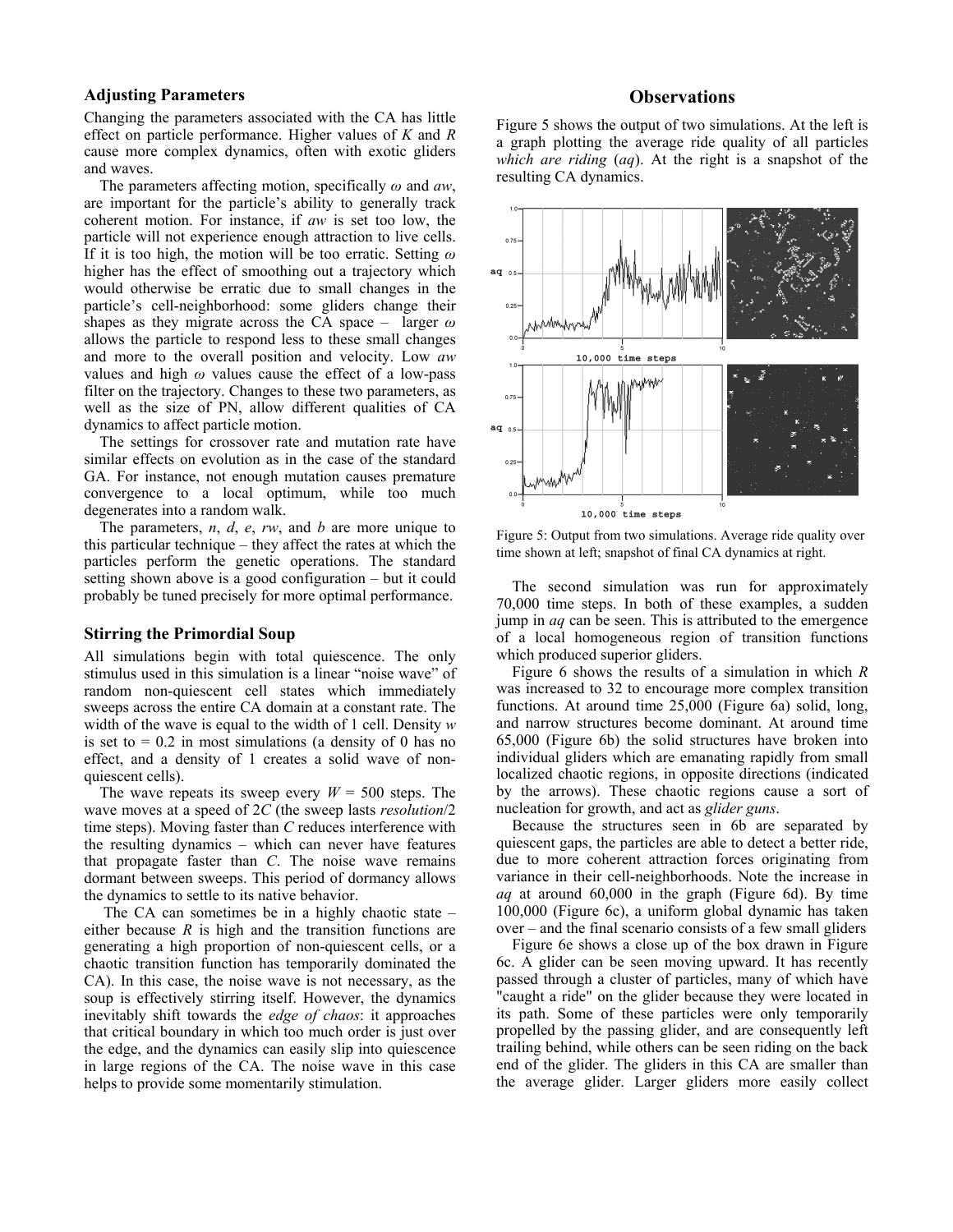particles because they occupy more non-quiescent cells in the particle's cell-neighborhood.

 The erratic jumps in *aq* in the graph between time 60,000 and 90,000 are most likely the result of sparse data sampling since there is so much quiescence and fewer riding particles, and the CA has not yet settled into its final state. By around time 90,000, the gliders are few and sampling is still sparse, but collisions are infrequent.



Figure 6: Three stages in the evolution of a glider-rich CA

# Evolving *Conway* at  $\lambda = 0.273$

The lambda value  $\lambda$  ( $0 \le \lambda \le 1$ ) of a cell is defined as the amount of non-quiescence resulting from its transition function. This value is calculated using a function which generates every possible neighborhood state given *K* and *R*, and applies the transition function on each of these neighborhood states. The sum of all non-quiescent values of *resultState* from applying the transition function is determined, and this is divided by the total number of results.

 A number of simulations were run which included this calculation. Lambda values are shown in Figure 7 as a scatter plot in the same graph as the value of *aq*. (Since both values fall within the range 0-1, they can be mapped to the same graphical window). The scatter plot is generated by measuring  $\lambda$  from 10 randomly selected cells at each time step, and then plotting these 10 values as dots. These simulations were run for 200,000 time steps. The particles are not displayed in the image of the resulting CA dynamics.

Langton (Langton 1992) found the λ for *Conway* to be approximately 0.273 – this is *Conway's* edge of chaos. As a test,  $\lambda$  was plotted in a number of simulation runs with  $K$ = 2, and *R* ranging from 3 to 10. While *Conway* requires only  $R = 3$ , it was found that it easily evolves when R is greater than 3, even though some sub-rules become redundant or over-written. As expected, lambda converges to 0.273 (indicated by the arrow) as the dynamics approach *Conway*, as seen in the top graph in Figure 7, showing a simulation run with  $R = 10$ .



Figure 7: *Conway* (top) evolves with λ converging to 0.273. Another CA (bottom) with  $K=4$  and  $R=8$ , also shows  $\lambda$ .

A few observations are worth mentioning. In simulation runs, *Conway* converges more slowly in general than CA with  $K > 2$ . As the graph shows, *aq* never gets very high. *Conway* is less glider-rich, and the gliders move more slowly than other CA. Thus, *Conway* offers less opportunity for particles to find a good ride, at least given the selection criterion used. The multiple horizontal lines in the  $\lambda$  plotting reveal the presence of competing regions in the CA domain, each gravitating toward different λ. At the end of the simulation run can be seen a band of lower  $\lambda$ values which competes with the λ for Conway, but begins to weaken at the very end.

The edge of chaos changes as *K* varies. The bottom of figure 7 shows the output of a simulation with *K*=4 and *R*=8. λ converges even though *aq* has not increased significantly indicating that genetic variety is decreasing. After around 160,000 time steps, *aq* increases, and  $\lambda$ converges more. In this particular CA,  $\lambda$  is slightly higher than 0.273.

# **Conclusions**

Perhaps there is a fundamental digital nature to motion and the universe in general, as claimed by Edward Fredkin, (Wolfram, 2002), and others. But we find utility in modeling natural phenomena using higher-level, Newtonian models. Particle Swarms model motion (pointmasses accelerated by velocities). And so they can be mapped to certain motion-like phenomena that emerge within CA dynamics. Setting particles to work over the space of CA can be a way of substituting our own smoothtracking eye behavior, to detect the potential for glider